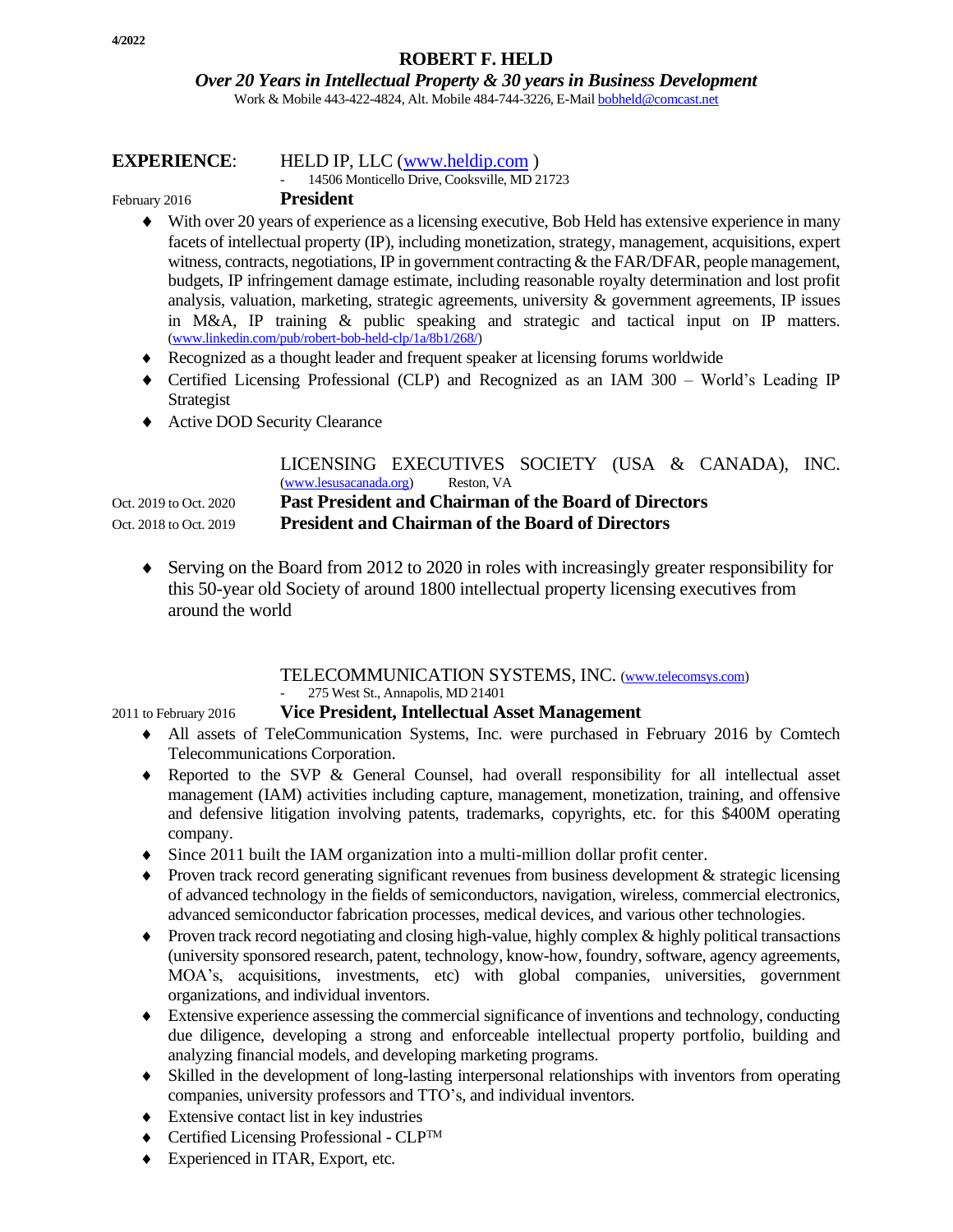# NORTHROP GRUMMAN CORPORATION, ELECTRONIC SYSTEMS

[\(www.ngc.com\)](http://www.ngc.com/) ∙7323 Aviation Blvd, MS 1105, Baltimore, MD 21240

#### 2003 to 2011 **Director, Intellectual Property & Strategic Technology Agreements Group, Electronic Systems Sector**

- Reported to the Chief Technology Officer with overall responsibility for the strategic and tactical challenges associated with optimizing the company's IP portfolio, including the management of this portfolio for the purposes of competitive advantage, monetization, and profit & loss for the Electronic Systems' Sector, an \$8B business sector of Northrop Grumman.
- Responsible for strategic engineering development agreements (supplier, university) and other cooperative ventures for advanced military programs. e.g. Sponsored research agreements with PSU, JHU, Chesapeake Innovation Center, Texas A&M, Columbia University, etc.

#### BTG INTERNATIONAL INC [\(www.btgplc.com](http://www.btgplc.com/) [FTSE:BGC])

∙Five Tower Bridge, 300 Barr Harbor Drive, 7th Floor, West Conshohocken, PA 19428

1998 to 2003 **Associate Vice President, Technology Commercialization, Semiconductors**

- Led the US Semiconductor Licensing Team, responsible for the licensing and commercialization of high technology in the fields of semiconductors, multi-media, data compression, medical devices, and various other electronics technologies.
- Proven track record generating revenues by protecting and licensing new technologies acquired from academic and corporate sources worldwide.
- Experience in assessing the commercial significance of inventions and technology, conducting due diligence, developing a strong and enforceable intellectual property package, building and analyzing financial models, developing marketing programs, and taking the product to market via various commercial routes, i.e. licensing, new ventures, start-ups, and patent assignments.

## ASTM - AMERICAN SOCIETY FOR TESTING AND MATERIALS

∙100 Barr Harbor Drive ∙ West Conshohocken, Pennsylvania 19428-2959

#### 1990 to 1998 **Manager, Technical Committee Operations Division**

- Proven track record managing technology transfer activities, including the coordination of over 1000 senior technical clients from industry, government & academia, in five international industries dealing with various emerging technologies and standards development within a not-for-profit environment.
- Responsible for the analysis, development, sales, marketing strategy and promotion, for hundreds of new industry standards along with related products.
- Proven track record coordinating industry/government strategy involving highly diverse and controversial topics.

## HEWLETT-PACKARD COMPANY ∙ Valley Forge, Pennsylvania

## 1989 - 1990 **International Electronic Components Sales Force**

Inside/Outside field sales covering military, telecommunications, and general industrial applications.

#### **EDUCATION:** DREXEL UNIVERSITY ∙ Philadelphia, Pennsylvania **LeBow College of Business and Administration**

#### 1999 Masters in Business Administration (MBA) – Marketing Management; focusing on International Marketing, International Business, and International Finance.

• GPA: 3.75, Magna Cum Laude.

*Curriculum Sampling*: New Product Planning/Strategy and Development, International Marketing & Finance, International Business Management, Investment Management, Marketing Management, Marketing Strategy and Planning, International Economics.

# VILLANOVA UNIVERSITY ∙ Villanova, Pennsylvania

## **College of Engineering**

1988 Bachelor of Science in Electrical Engineering (BSEE)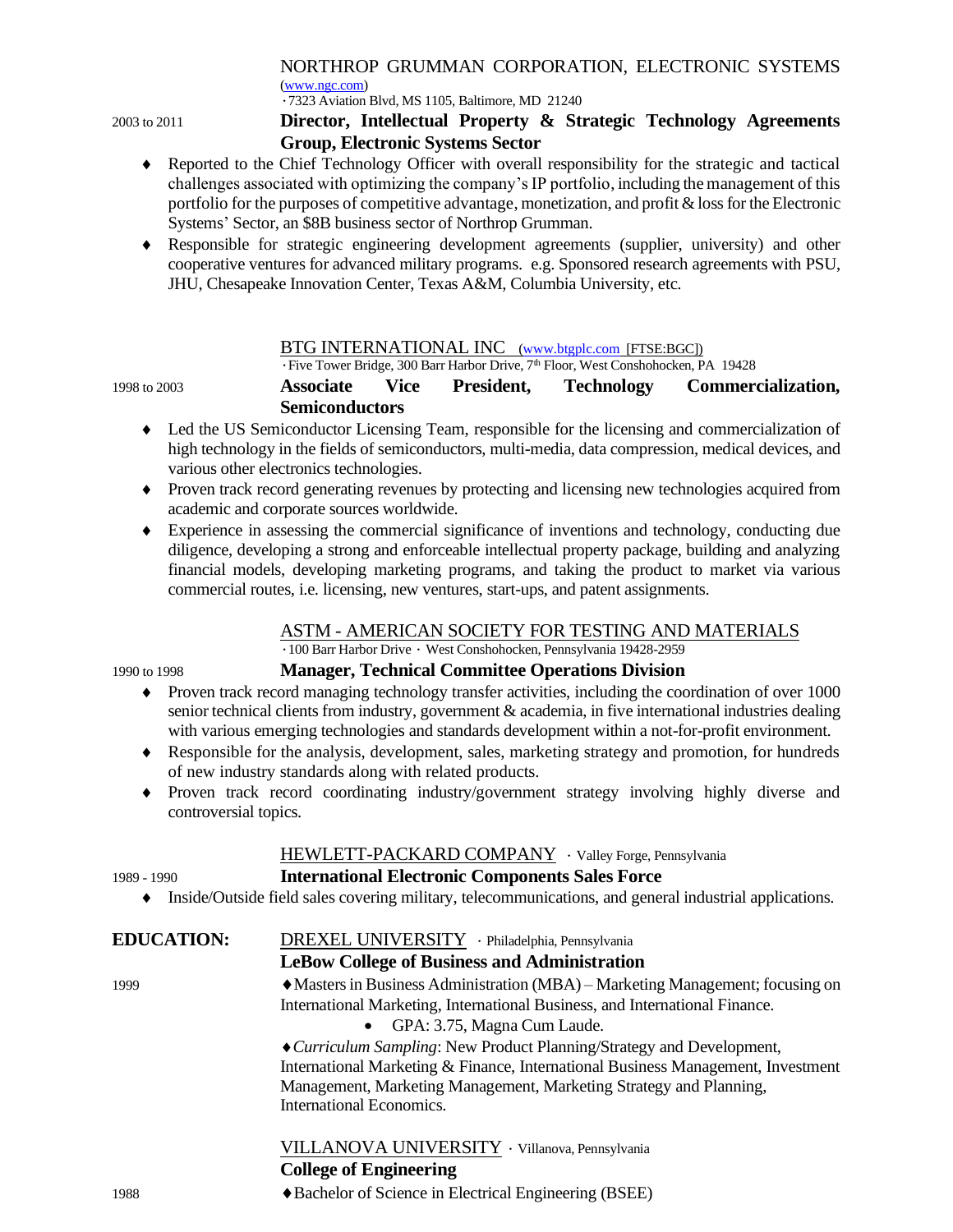#### **PROFESSIONAL CERTIFICATIONS:**

- Certified Licensing Professional (CLP) with the Licensing Executives Society USA and Canada since 2008
- Intellectual Asset Management (IAM) 300 World's Leading IP Strategists since 2015
- $\blacklozenge$  Prior Member of the Gathering 2.0 Leading Worldwide IP Strategists

#### **EXPERT WITNESS CASES:**

- Fact Witness TeleCommunication Systems, Inc. in the TeleCommunication Systems, Inc. vs IPCube Partners (2016). Case settled after my deposition.
- Fact Witness for TeleCommunication Systems, Inc. in the TeleCommunication Systems, Inc. vs Smith, Gambrell & Russell, LLP (2018)
- Licensing expert for Nuance Communications, Inc. in the Nuance Communications, Inc., Agnitio Corp. & Agnitio S.L. vs. Pindrop Security, Inc. Civil Action No: 1:17cv1193 (2018). Case settled on behalf of my client after my report was filed.
- Damages from lost patent rights, Case No. 01-20-0005-3647, American Arbitration Association. Reports filed, deposed, testified July 2021. Case settled on behalf of my client after my testimony.

#### **Open Cases:**

- Licensing Expert for defendant in a civil action for misuse of trade secrets.
- Damage Expert, rebuttal report about patent infringement, product delisting, and injunction. Report filed in March 2021.
- Damage Expert, patent infringement damage. Report filed in May 2021.
- Damage Expert, rebuttal report about patent misuse, unfair competition and damages. Ongoing but stayed by the court.
- Licensing and Damages Expert in two civil actions for damages from use of software outside the bounds of the license

#### **PROFESSIONAL SOCIETIES:**

- 1998 to present  $\bullet$  Licensing Executives Society (LES) (sample)
	- LES Board of Trustees 2012 to 2020
	- Frequent educational faculty for LES education programs
	- Chair of the Aerospace & Transportation Committee 2006-7
	- Co-Chair of the High Technology Sector (HTS) Comprehensive Royalty Rate and Deal Terms Survey 2012, 2014 & 2017
	- Secretary of the HTS 2011-2012
	- Vice-Chair of the HTS 2012-2013
	- Chair of the HTS 2013-2014
	- Workshop Chair for the HTS Winter 2012 meeting in Anaheim
	- Overall Program Chair for the 2013 LES Annual Meeting in Philadelphia
	- LES Standards Development Organization Board Chair 2017-2018

#### **PUBLICATIONS:**

- LES High Tech Sector Royalty Rate & Deal Terms Survey (2011)
- LES High Tech Sector Royalty Rate & Deal Terms Survey (2014)
- LES High Tech Sector Royalty Rate & Deal Terms Survey (2017)
- LES High Tech Sector Royalty Rate & Deal Terms Survey (2021)